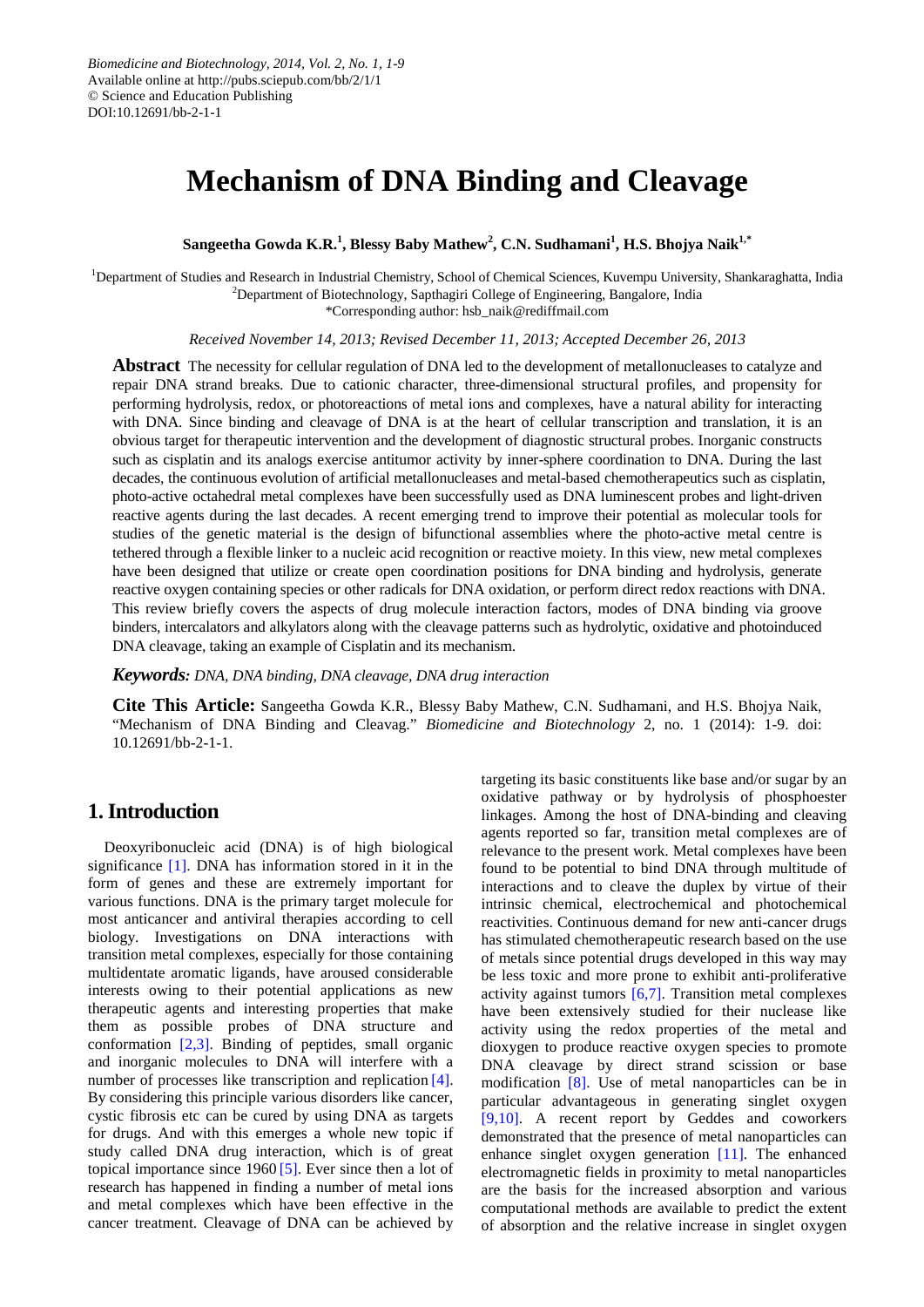generation from photosensitizers [\[12,13\].](#page-7-6) DNA is preferred to be used as target since its 3D structure makes it easy to locate binding sites for the drug and to detect changes in conformation resulting from the drug binding. It is easy to predict the accessible chemical functional groups for drug binding and it also has the ability to react with a broader range of chemical species that include water, metal ions and their complexes.

# **2. Mechanism**

The different ways in which a drug molecule can interact with the DNA are:

- **Through control of transcription factors:** Here the drug molecule doesn't directly interact with the DNA instead it will interact with the protein that binds to the DNA molecule and hence altering the functions.
- **Forming DNA-RNA hybrids:** By binding to RNA molecule that in turn binds to single stranded DNA forming DNA-RNA hybrids which will interfere with the transcription activity.
- **Direct binding of molecules:** Here the small aromatic ligand molecules directly bind to the DNA double helix and these molecules are of many types like groove binders, intercalators etc.



**Figure 1.** DNA structure and its grooves

Steps in drug development for the target DNA molecule are:

- Based on the knowledge of the DNA of the disease causing micro organism we can isolate specific sequences of DNA that are of functional importance to the organism. For example, in malaria causing parasite P. falciparum 3 such sequences were identified and they are TGCATGCA, GTGTCACAC & GCACGCGCTGC.
- Drugs are then designed to bind to these target sequences.
- The drug should be sufficiently reactive in order to bind to the biological target but not so reactive that it

gets deactivated by the other bio molecules in its way [\[14\].](#page-7-7)

• The frequency with which these sequences occur in humans are determined so that the interaction doesn't tamper with the normal functions of humans.

DNA-drug interaction generally occurs in two steps, i.e. binding and cleavage.

# **2.1. DNA Binding**

The interaction of metal complexes with DNA is a thriving area of research since discovery of cis platin 40 years ago.cis platin when binds to DNA generates intrastrand crosslink's that kinks the DNA structure, inhibits transcription leading to death of cancerous cells. Intercalation was first proposed by Leeman et.al [\[15\]](#page-7-8) and is defined as insertion between base pairs.

Recently, some transition metal complexes having different ligands such as dipyridoquinoxaline or NSOdonor Schiff base have been reported, which shows efficient DNA binding and cleave DNA on visible light – irradiation [\[16\].](#page-7-9) The larger aromatic ring system was proved to account for the higher affinity for DNA and consequently for higher antitumor and photocleaving activities [\[17\].](#page-7-10) DNA binding and optical properties have recently been grafted into a single molecular construct toward the development of multifunctional supramolecular complexes. For eg.  $Ru(II)$   $Pt(II)$ bimetallic polyazine bridging ligand (BL) structures of the form [(tpy)RuCl(BL)PtCl2]PF. It possess optical properties associated with the Ru(II)-polyazine scaffold and labile chloride ligands at the Pt(II) center analogous to cisplatin [\[6,18\].](#page-7-2)

In this process as the name suggests the drug molecule binds to the DNA at different positions and bind by forming different bonds such as covalent or non covalent bonds. Drug–DNA interactions can be classified into two major categories, intercalation and groove binding.

## **2.1.1. Groove Binders**

These molecules usually place themselves on the minor groove. These bind with direct interaction with the edges of base pairs in either of the major (G-C) or minor (A-T) grooves of nucleic acids. Groove binding does not induce large conformational changes in DNA and may be considered similar to standard lock-and-key models for ligand–macromolecular binding. Groove binders are usually crescent-shaped molecules that bind to the minor groove of DNA [\[19\].](#page-7-11)

The way they interact can be explained as follows:

- Groove binding molecules are usually constructed of a series of heterocyclic or aromatic hydrocarbon rings that possess rotational freedom. This allows the molecule to fit into the minor or major groove, with displacement of water.
- The drug molecule first identifies targets which are the specific DNA sequences.
- These targets are in the range of 16 to 18 base pairs.
- Molecules are bonded to the helical structure via non covalent bonds.
- Groove binders interact with base pairs edges in either major or minor grooves.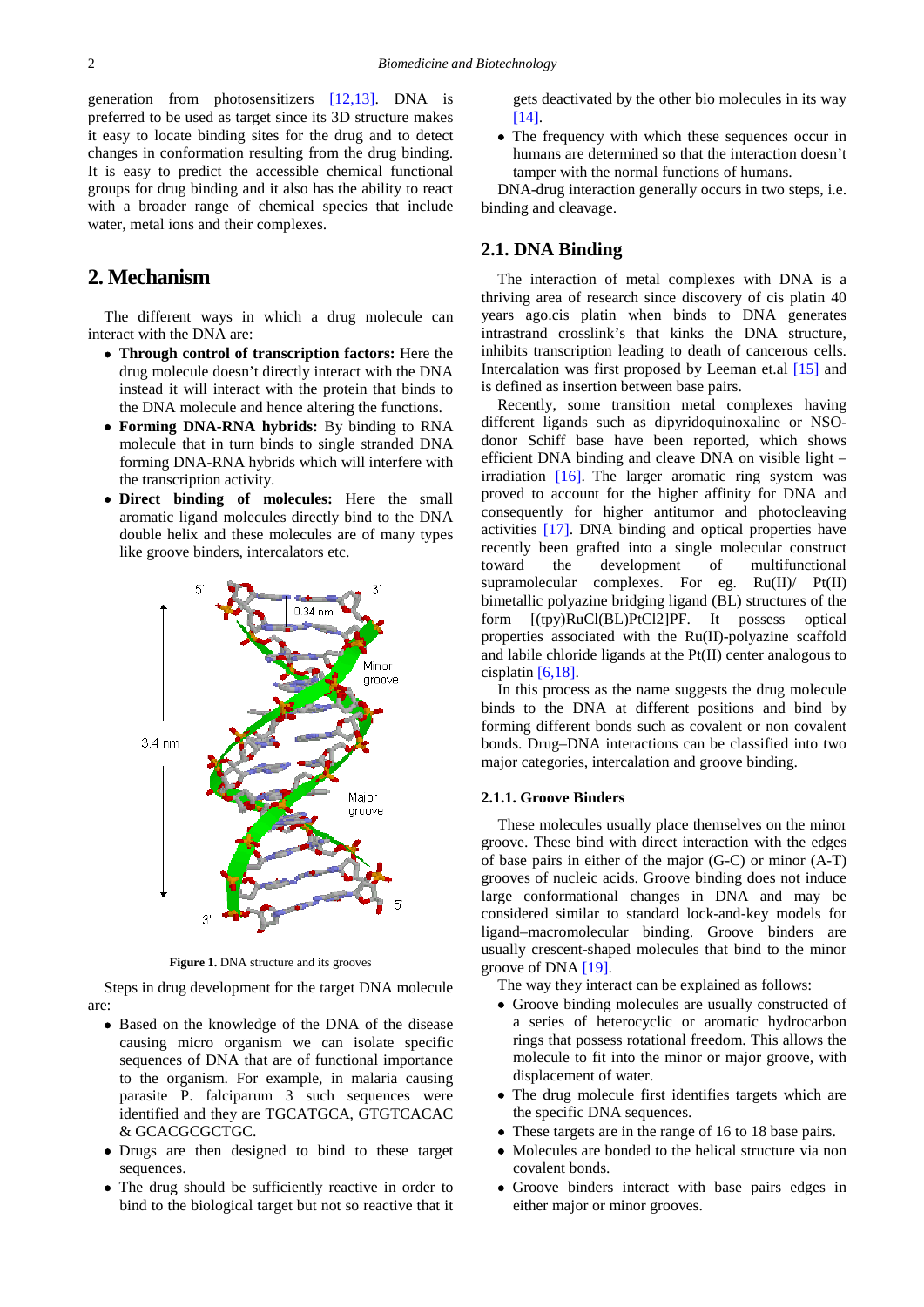

**Figure 2.** Adsorption of the complex in the DNA grooves [\[20\]](#page-7-12)

Most of the drugs are groove binders as the minor and major grooves provide a tight fit to the drug which binds to it. As discussed earlier they are of two types, such as minor groove binders and major groove binders [\[21\].](#page-7-13) A series of heterocyclic or aromatic hydrocarbon rings get together to form minor groove binding molecules. This allows the displacement of water and the molecule fits into the minor groove. The strand backbones are closer together on one side of the helix than on the other. The minor groove occurs where the backbones are close together while the major groove occurs where the backbones are far apart. It is easier for certain DNA binding proteins to interact with the bases (the internal parts of the DNA molecule) on the major groove side because the backbones are not in the way. On the opposite sides, the grooves twist around the molecule and certain proteins bind to DNA to alter its structure or to regulate transcription or replication [\[1\].](#page-6-0) Distamycin and netropsin are natural products possessing amido groups and three and two N-methylpyrrole rings. By means of hydrophobic interactions and hydrogen bonding, distamycin and netropsin interact with AT-rich regions of DNA in the

minor groove. The terminal amidine group of the small molecule is basic in nature and attracts the drug molecule to the negatively charged DNA phosphodiester backbone. The 2-amino group of guanine confers AT-selectivity on the drug molecule, preventing distamycin from binding to the minor groove of G·C base pairs by steric hindrance.

## *Lexitropsins*

A series of dimers and trimers of distamycin and netropsin have been synthesized and studied to increase the DNA binding region from 3 base pairs to 10 base pairs or more.

#### *Dervan polyamides*

Above discussed molecules do not have the ideal crescent shape to wrap around the minor groove of DNA, and they fail to recognize longer stretches of DNA. So a series of oligomeric "hairpin" polyamide molecules containing pyrrole and imidazole ring systems were synthesized that were able to bind side-by-side in the minor groove of DNA with high affinity and in a sequence-specific manner [\[22\].](#page-7-14)

## **2.1.2. Intercalators**



**Figure 3.** Intercalation of a planar ligand of the complex in the DNA base pairs stack [\[27\]](#page-7-15)

Intercalation involves the insertion of a planar molecule between DNA base pairs, which results in a decrease in the DNA helical twist and lengthening of the DNA [\[20\].](#page-7-12) They consist of planar heterocyclic groups that stack between adjacent DNA base pairs. The complex one is stabilized by  $\pi$ - $\pi$  stacking interactions between the DNA bases and drug. Intercalators show strong structural perturbations in DNA [\[23\].](#page-7-16) Certain flat aromatic or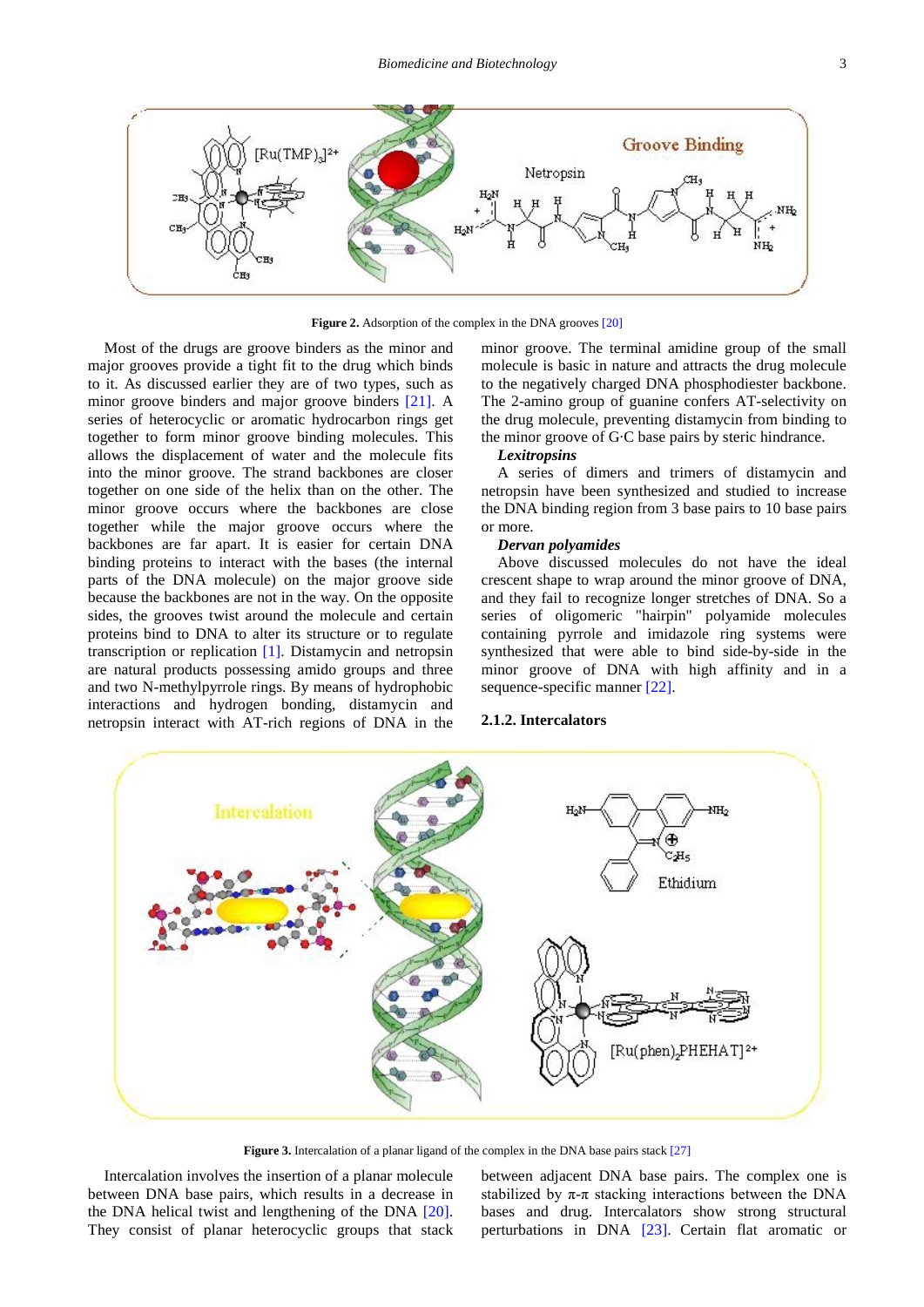heteroaromatic molecules can fit in between the base pairs of DNA (intercalate) and stabilize the duplex without the disruption of base pairing pattern. Intercalation can lengthen the duplex by around 3 Å per bound drug molecule, causing unwinding of DNA. This prevents DNA replication and transcription by interfering with the action of topoisomerases. The degree of unwinding depends on the arrangement of the intercalating molecule and the site of intercalation. The tight ternary complex created between the intercalated drug, the DNA and the topoisomerase is toxic to proliferating cells, so intercalators are often more lethal to cancer cells than to normal cells. DNA intercalators are used in structural studies and antisense work. Such as in the incorporation of acridine into oligos is striking for antisense applications, since the intercalation of acridine into the DNA-RNA duplex significantly increases the Tm and thereby enhances duplex stability without affecting target specificity  $[24,25,26]$ .

#### *Acridines*

They have its origin from the aniline dye industry. One of its examples is Proflavine which contains amino groups that interact with the negatively charged phosphates groups on DNA due to the presence of ions, whilst the aromatic ring arrangement intercalates.

#### *Polypeptides*

Actinomycins (polypeptide antibiotics isolated from Streptomyces strains) by blocking chain elongation, hinder both DNA synthesis and RNA synthesis. They interact with G·C base pairs as they have need of the 2 amino group of guanine for binding. The phenoxazone ring slides into the double helix and intercalates, while the pentapeptide side chains intermingle with the DNA minor groove by hydrogen bonding and hydrophobic interactions. The result of these two mechanisms of interface between small molecule and DNA (intercalation and minor-groove binding) is a very steady complex.

#### *Anthracyclines*

They can form antitumour antibiotics such as doxorubicin (adriamycin) and daunorubicin (daunomycin). Both possess an amino group on the sugar which, when protonated, forms an ionic interaction with the negatively charged DNA phosphate backbone. This bond helps to hold the molecule in place, allowing the planar aromatic ring system to slide into the double helix. Although doxorubicin and daunorubicin differ by only one hydroxyl group, they have different activities. Daunorubicin is active only against leukaemia, but doxorubicin is active against leukaemia and also a wide range of solid tumours.

### **2.1.3. Alkylators**

Strong electrophilic compounds that react chemically with nucleophilic groups on DNA to form covalent bonds are known as alkylators. The resultant DNA adducts which are produced are irreversible inhibitors of transcription and translation. Nucleophilic substitution reactions at the DNA bases occur by both SN1 and SN2 mechanisms. The most reactive sites are those that are both nucleophilic and uncovered in the grooves of the DNA duplex. The  $N(7)$  atom of guanine and the  $N(3)$ atom of adenine complete both criteria's. Simple nucleophiles, for example ethyleneimines and methane sulfonates, tend to react through a SN2 mechanism,

whereas the nitrogen mustards can form aziridinium ions that react through an SN1 mechanism.

## *Ethyleneimines (aziridines)*

Ethyleneimines are pre-formed aziridines and as a result constitute a natural addition of nitrogen mustards (mechanism of action of the mustards begins with the formation of an electrophilic aziridinium ion by displacement of chloride). To ensure antitumour activity, at least two ethyleneimine groups must be available in the molecule. To prevent protonation of the ethyleneimine, electron-withdrawing groups are attached (protonated ethyleneimines are too reactive). Lipophilic ethyleneimines are intended to enter the central nervous system.

#### *Platinum complexes*

Cisplatin and carboplatin stand for a group of anticancer agents used in the treatment of testicular and ovarian tumours. Cisplatin and carboplatin form sturdy platinum-nitrogen bonds with guanine and adenine bases. The cis configuration form intra-strand cross-links which leads to unwinding of the helix, preventing transcription and leading to cell death. The trans-isomer, trans-platin, is not an active anti-cancer agent, perhaps because it cannot eagerly form intra-strand cross-links. It tends to cross-link separate strands and such lesions are repaired easily [\[22\].](#page-7-14)

| Alkylating agents                                                                                                                                                              | $\frac{1}{2}$ and $\frac{1}{2}$ and $\frac{1}{2}$ and $\frac{1}{2}$ and $\frac{1}{2}$<br>Examples                                                      |
|--------------------------------------------------------------------------------------------------------------------------------------------------------------------------------|--------------------------------------------------------------------------------------------------------------------------------------------------------|
| DNA -targeted<br>mustards                                                                                                                                                      | • Oilgopyrrole and oligoimidazole carriers<br>• Bis-(benzimidazole) carriers<br>• Polybenzamide carriers<br>• 9-Anilinoacridine-4-carboxamide carriers |
| Guanine-specific<br>alkylating agents                                                                                                                                          | • Mitomycins<br>• Carmethizole analogues<br>• Pyrrolobenzodiazepines<br>• Ecteinascidin analogues                                                      |
| • Duocarmycin and analogues<br>• Benz[e]indolones<br>Adenine-specific<br>Analogues of KW-2189<br>alkylating agents<br>• Amino analogues<br>• Bizelesin and other bis analogues |                                                                                                                                                        |

## **2.2. DNA Cleavage**

Cleavage of DNA is a vital process in all living systems. For example, topoisomerase enzymes resolve topological problems of DNA in replication, transcription and other cellular transactions by cleaving one or both strands of the DNA [\[25\].](#page-7-19) Another example are restriction enzymes (or restriction endonucleases), which protect the cell against virus infection by cleavage of the foreign DNA [\[29\],](#page-7-20) or by degrading cellular DNA during apoptosis of the affected cell [\[30\].](#page-7-21) Finally, the activity of many anticancer drugs rely on their ability to introduce extended damage to the DNA in the (affected) cells (*e.g.* bleomycin) [\[31\],](#page-7-22) which can trigger apoptosis [\[32\],](#page-7-23) leading to the cell death [\[33\].](#page-7-24) In general, three different types of DNA cleavage can be distinguished, namely i) DNA hydrolysis, ii) photochemical cleavage, and iii) oxidative cleavage, although the last two categories are quite closely related.

## **2.2.1. Hydrolytic Cleavage**

It can be defined as a method of DNA cleavage by the cleavage of phosphor diester bonds to generate fragments in the presence of water. The fragments produced here can be relegated. The half life of a typical phosphate diester bond of DNA in neutral water under ambient conditions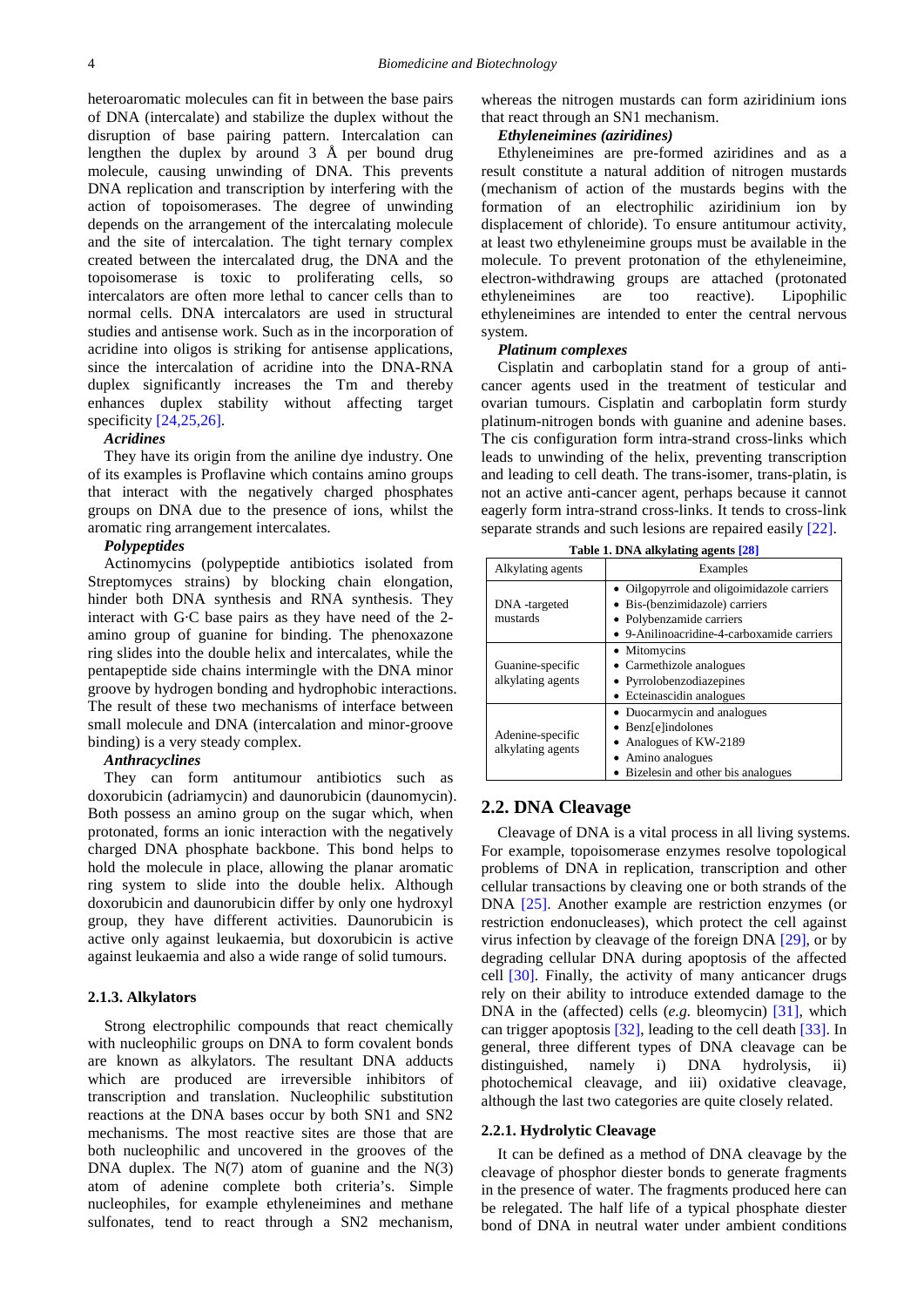(25°C) is estimated to be in the order of tens to hundred billions of years. This means that a catalyst has to accelerate this reaction 1017-fold to achieve an effective hydrolysis of the phosphate backbone of DNA within an acceptable timeframe (*i.e.* a couple of min). General mechanism of this method is the hydrolysis reaction is facilitated by the presence of metal ions, acting as Lewis Acids. These Lewis acids can activate the phosphate group towards nucleophilic attack, activate water or hydroxide as nucleophile or increase the leaving group ability of the departing alcohol. The general accepted mechanism of the DNA hydrolysis reaction is a nucleophilic attack at the DNA phosphate backbone, to form a five coordinate intermediate, which can be stabilized by the catalyst. Subsequent cleavage of either the 3'-PO (as seen is most often in enzymatic systems) or the 5'-PO results in a strand scission. After this nucleophillic attack one group leaves as an alcohol.



**Figure 4.** Proposed reaction mechanism for the hydrolysis of DNA

<span id="page-4-0"></span>

**Figure 5.** Cleavage at nucleobases

#### **2.2.2. Oxidative Cleavage**

This method of cleavage involves the oxidation of deoxy ribose by abstraction of sugar hydrogen or oxidation of nucleobases. Oxidative cleavage is usually mediated by the presence of additives and photo induced DNA cleaving agents i.e. an external agent like light or  $H_2O_2$  is required to initiate cleavage. Like in hydrolytic cleavage in this method the DNA fragments cannot be religated. Oxidative cleavage can occur both at the carbohydrate level and at the nucleic base level. Oxidative cleavage of DNA can result in the damage of all four nucleobases or the deoxy ribose sugar. Generally Hydroxyl radical species of  $O<sub>2</sub>$  (OH) are involved in this oxidative cleavage. The mechanism of oxidative cleavage occurs in 3 ways: hydrogen abstraction, addition and electron transfer.



Cleavage at deoxyribose sugar: If the oxidative cleavage occurs at the carbohydrate, abstraction of one hydrogen of deoxyribose can initiate the oxidative cleavage process. In the next figure the process following the C-3' abstraction of deoxyribose is shown in [Figure 5.](#page-4-0)

The oxidation at the nucleic base level occurs preferably at guanine because it's lower oxidation potential. Hydroxyl radical reacts with the heterocyclic bases in DNA by addition. In pyramidines OH adds to the C5 or C6 double bond leading to cleavage. In purines the hydroxyl ion binds to the C4, C5 & C8 [\[34\].](#page-7-25)

## **2.2.3. Photoinduced DNA Cleavage**

Photocleavage of nucleic acids allows the use of light to trigger nuclease activity. Nucleases that are activated by visible or near-UV light can be used for examination of processes such as transcription and to probe nucleic acid structure as photofootprinting and photo-sequencing agents.On the other hand, photosensitization of DNA by drugs may be useful as a potential anti-tumor therapy. DNA photocleavage can occur by a wide variety of mechanisms such as [\[35\]](#page-7-26) hydrogen atom abstraction from the sugar ring by photochemically generated radicals [\[36\],](#page-7-27) direct electron transfer from the base (usually guanine) to the photoexcited cleaver [\[37\],](#page-7-28) singlet oxygen production by transfer of energy from the excited photocleaver, and [\[38\]](#page-7-29) formation of base adducts.

DNA damage initiated by photosensitization can be divided in two major types; Type I process a one electron process and Type II process a pathway involving singlet oxygen [\[39,40\].](#page-7-30)

In the first type (Type I process), the cleaving agent is excited and generates sequentially a superoxide radical from molecular oxygen via an electron transfer step. Superoxide itself is a rather poor oxidant [\[41\],](#page-7-31) and it can be further reduced (leading to  $H_2O_2$  and OH) or it can function as a reductant. The DNA damage observed via this pathway is mainly guanine oxidation, formed via guanine radical cations [\[39,40\].](#page-7-30) This results in the formation of base labile sites in the DNA.

In a Type II process, the photo excited compound generates singlet oxygen, which only modifies guanine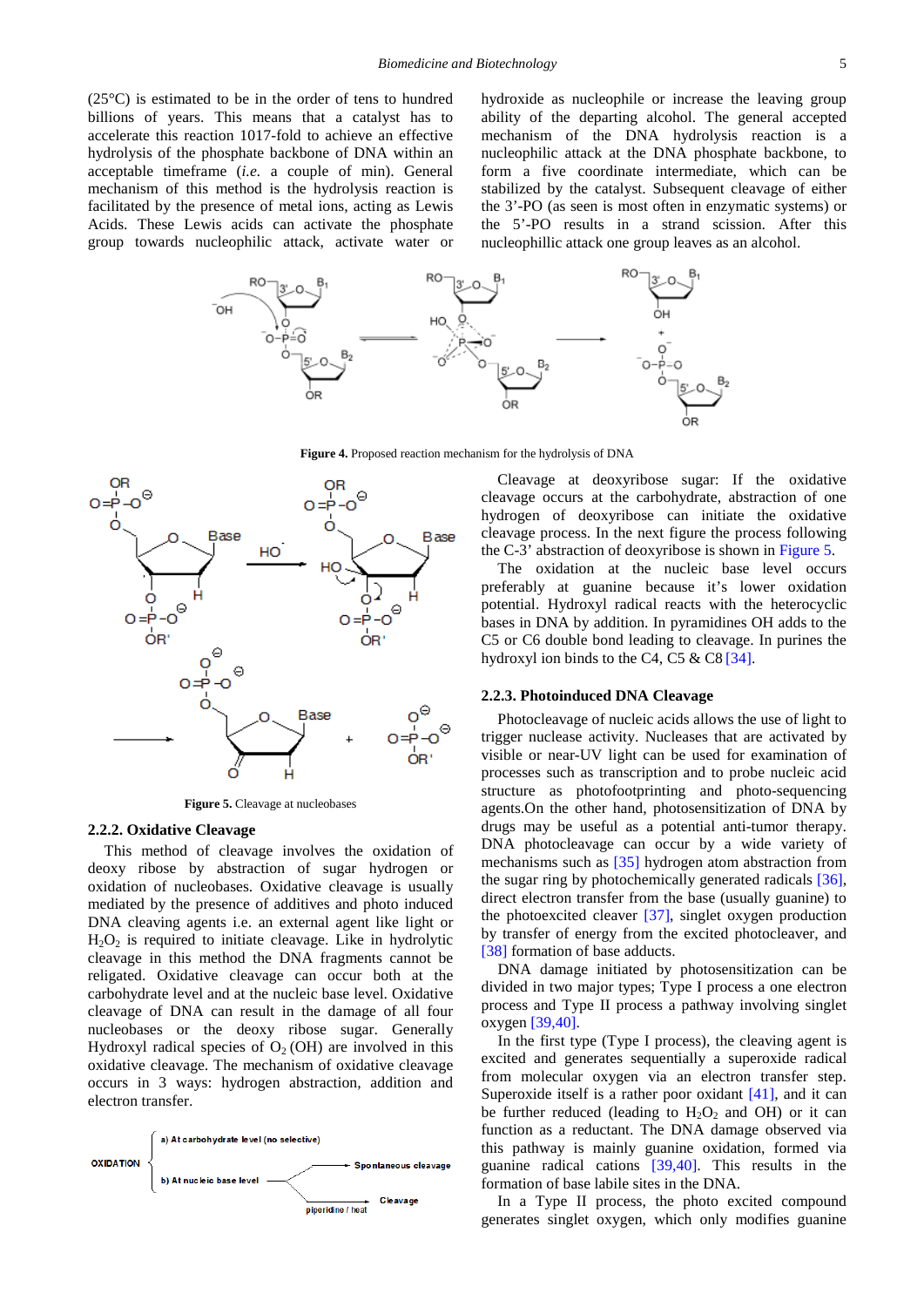residues, in contrast to superoxide. Two pathways can be distinguished [\[39,40,42,44\]](#page-7-30) A Diels-Alder reaction with singlet oxygen results in the formation 4,8-dihydro-4 hydroxy-8-oxo-dG, and after further reduction in 8-oxo $dG$ . A  $[2+2]$  cycloaddition with singlet oxygen results after a cascade of reactions in the formation of cyanuric acid. The modified residues are base labile positions in the DNA and alkaline.



**Figure 6.** Names and structures of selected photosensitizers in clinical or pre-clinical studies



**Figure 7.** Schematic representation of PDT mechanism

# **2.3. Cisplatin a Classical Example of DNA Binding and Cleavage Agent**

The inorganic compound cisdiamminedichloroplatinum  $(II)$   $cis$ **-[Pt(NH<sub>3</sub>)<sub>2</sub>(Cl)<sub>2</sub>]** commonly referred to as cisplatin, also called as Peyrone's salt was named after Michel Peyrone who first synthesized it in 1845. It was the first member of a class of platinumcontaining anti-cancer drugs, which now also includes carboplatin and oxaliplatin. Cisplatin and its analogs are heavy metal complexes containing a central atom of platinum surrounded by two chloride atoms and two ammonia molecules in the cis position. Cisplatin is a white lyophilized powder soluble in water or saline at 1mg/ml and in diethylformamide at 24 mg/ml with a melting point of 270°C. Cisplatin has biochemical properties similar to that of bifunctional alkylating agents, producing interstrand, intrastrand and monofunctional adduct cross-linking in DNA.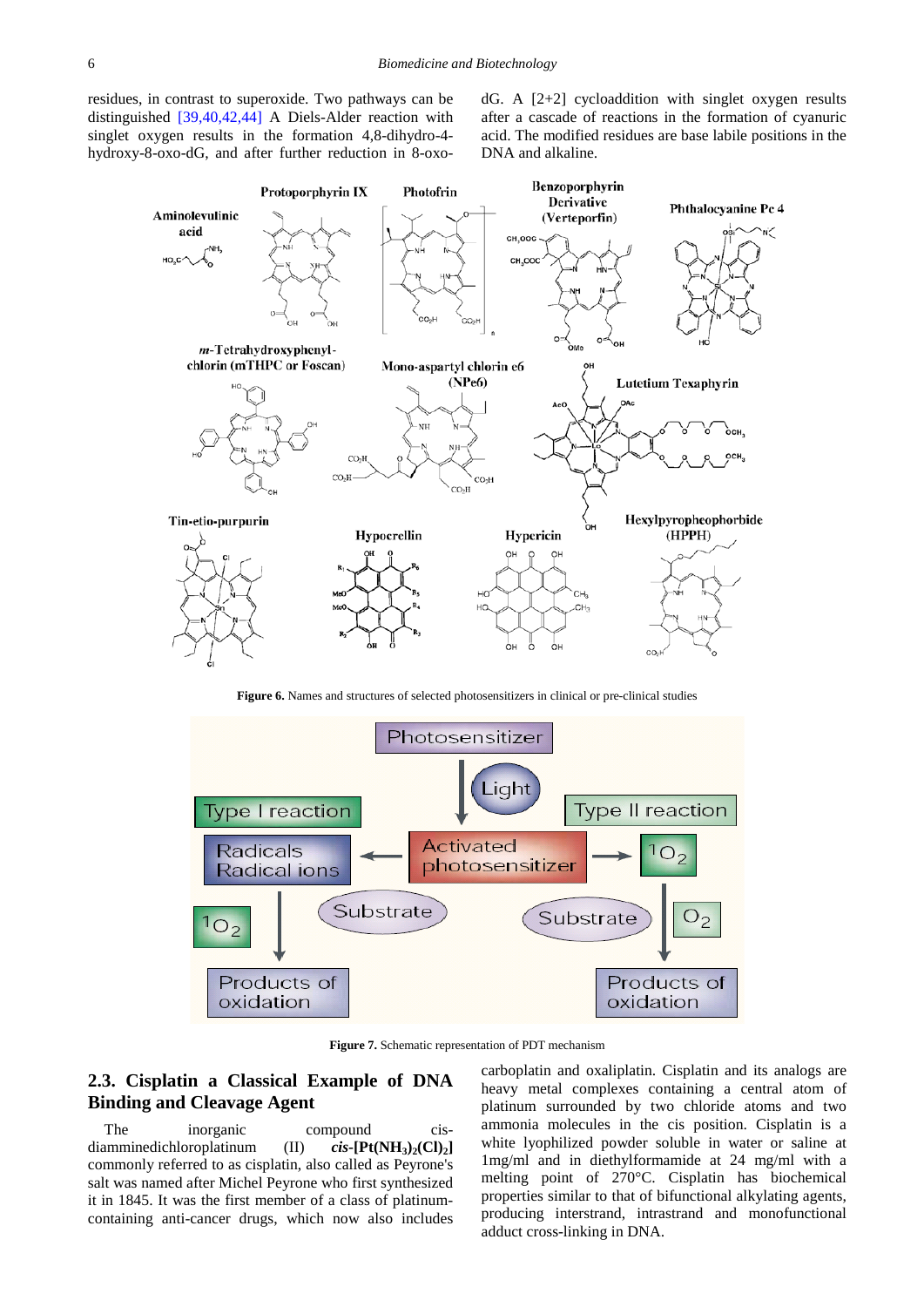### **2.3.1. Mechanism of Cisplatin**

One chloride ligand is slowly displaced by water resulting in the formation of  $[PtCl (H<sub>2</sub>O)(NH<sub>3</sub>)<sub>2</sub>] [16]$ . Because of this the complex can bind to bases easily especially to guanine [PtCl (guanine-DNA)  $(NH_3)_2$ <sup>+</sup>. On displacement of another Chlorine molecule by water the cisplatin molecule can bind to another guanine in the same DNA molecule forming a cross link between the two strands. After complete binding of the Cisplatin the DNA molecule will bend at a 30 deg. Angle. This leads to DNA damage. The damaged DNA elicits DNA repair mechanism which leads to apoptosis.

|  | Table 2. DNA Cleavage agents |  |
|--|------------------------------|--|
|  |                              |  |

| Types of<br>cleavage                            | Examples                                              | References |
|-------------------------------------------------|-------------------------------------------------------|------------|
|                                                 | Cu(II)TACH complex                                    | [45]       |
| Hydrolytic<br>cleavage                          | copper-ATCUN complexes                                | [46]       |
|                                                 | $copper(II)$ -l-histidine complex                     | $[47]$     |
|                                                 | [CoII(CysGly)(HisSer)]                                |            |
|                                                 | [CoII(CysGly)(HisPhe)]                                | [48]       |
|                                                 | $Zn(F-BDPA)(NO3)2$                                    | $[49]$     |
| Oxidative<br>cleavage                           | [Cu(mbpzbpy)Br2](H2O)2.5                              | [50]       |
|                                                 | [Cu(mpzbpya)Cl](CH3OH)                                | $[50]$     |
|                                                 | $[Cu2(mTPXA)Cl4]$ 3 H2O                               |            |
|                                                 | $[Cu2(pTPXA)Cl4]$ 3 H2O                               |            |
|                                                 | [Cu3(HPTAB)Cl5]Cl3 H2O                                | [51]       |
| Photo induced<br>cleavage<br>(photosensitizers) | Photofrin® (HpD)                                      |            |
|                                                 | Levulan <sup>®</sup> (ALA)                            |            |
|                                                 | Metvix <sup>®</sup> (M-ALA)                           |            |
|                                                 | Visudyne® (Vertiporfin)                               |            |
|                                                 | Antrin® (Lutexaphyrin)                                |            |
|                                                 | Foscan <sup>®</sup> (Temoporfin)<br>LS11 (Talaporfin) |            |
|                                                 | Photosens <sup>®</sup> (Phthalocyanine)               | $[52]$     |

Cisplatin is administered intravenously as short-term infusion in normal saline for treatment of solid malignancies. It is used to treat various types of cancers like ovarian, bladder, cervical, lungs etc.



**Figure 8.** Mechanism of Cisplati[n \[53\]](#page-8-2)

## **3. Conclusion**

Recent advances in medicinal inorganic chemistry demonstrate significant prospects for the utilization of metal complexes as drugs, presenting a flourishing arena for inorganic chemistry. Compounds containing metal ions have and will continue to play an important role in biomedical technology. Whether as imaging agents, therapeutics or probes for chemical genetics, inorganic compounds will continue to provide the research community with tools that cannot be achieved with organic chemistry alone. Significant progress in platinum based anticancer agents has been achieved, based in part on a mechanistic understanding of the DNA-binding and pharmacological effects of cisplatin. Several new compounds with reduced toxicity and high specificity have been developed. Ruthenium complexes with antitumor activity are also emerging rapidly. The future development of medicinal inorganic chemistry requires an understanding of the physiological processing of metal complexes or drugs with DNA, to provide a rational basis for the design of new metal-based drugs. In this direction of designing new drugs understanding the mechanism of DNA drug interaction is vital. Application of new methodologies such as combinatorial chemistry, such as combinatorial chemistry, extensively used in organic drug discovery, will be beneficial for the development of inorganic compounds as therapeutics.

# **Abbreviations**

| TACH:         | 1,3,5-triaminocyclohexane                |
|---------------|------------------------------------------|
| <b>ATCUN:</b> | amino terminal copper nickel             |
| CysGly:       | cysteinylglycine                         |
| HisSer:       | histidylserine                           |
| HisSer:       | histidylphenylalanine                    |
| <b>BDPA:</b>  | $N, N'$ -bis(benzyl)- $N, N'$ -bis(2-    |
|               | pyridylmethyl)-6,6'-bis(aminomethyl)-    |
|               | 2,2'-bipyridine)                         |
| mbpzbpy:      | 6,6-bis(3,5-dimethyl-N-pyrazolmethyl)-   |
|               | 2,2-bipyridine)                          |
| Hmpzbpya:     | $6-(3,5$ -dimethyl-N-pyrazolmethyl)-2,2- |
|               | bipyridine-6-carboxylic acid)            |
| mTPXA:        | N,N,N',N'-tetra-(2-pyridylmethyl)-m-     |
|               | xylylene diamine                         |
| pTPXA:        | $N, N, N', N'-teta-(2-pyridylmethyl)-p-$ |
|               | xylylenediamine                          |
| HPTAB:        | N,N,N',N',N",N"-hexakis(2-               |
|               | pyridylmethyl)-1,3,5-tris-               |
|               | (aminomethyl)benzene                     |
| HpD:          | Hematoporphyrin derivative               |
| ALA:          | 5-Aminolevulinic acid                    |
| M-ALA:        | Methylated 5-Aminolevulinic acid         |
| BPD:          | Benzoporphyrin derivative                |
| LS11:         | talaporfin Sodium.                       |
|               |                                          |

## **References**

- <span id="page-6-0"></span>[1] Shaikh, S.A., Jayaram, B., "DNA Drug Interaction"**,** Department of Chemistry and Supercomputing Facility for Bioinformatics and Computational Biology, Indian Institute of Technology.
- <span id="page-6-1"></span>[2] Gajendragad, M. R., Agarwala, U., Anorg, Z., "1, 3, 4- Thiadiazole-2, 5-dithiol as a Complexing Agent II. Complexes of NiII, RhI, PdII, PtII, AuIII, and CuII", *Allg. Chem.*, 415, 84, 1975.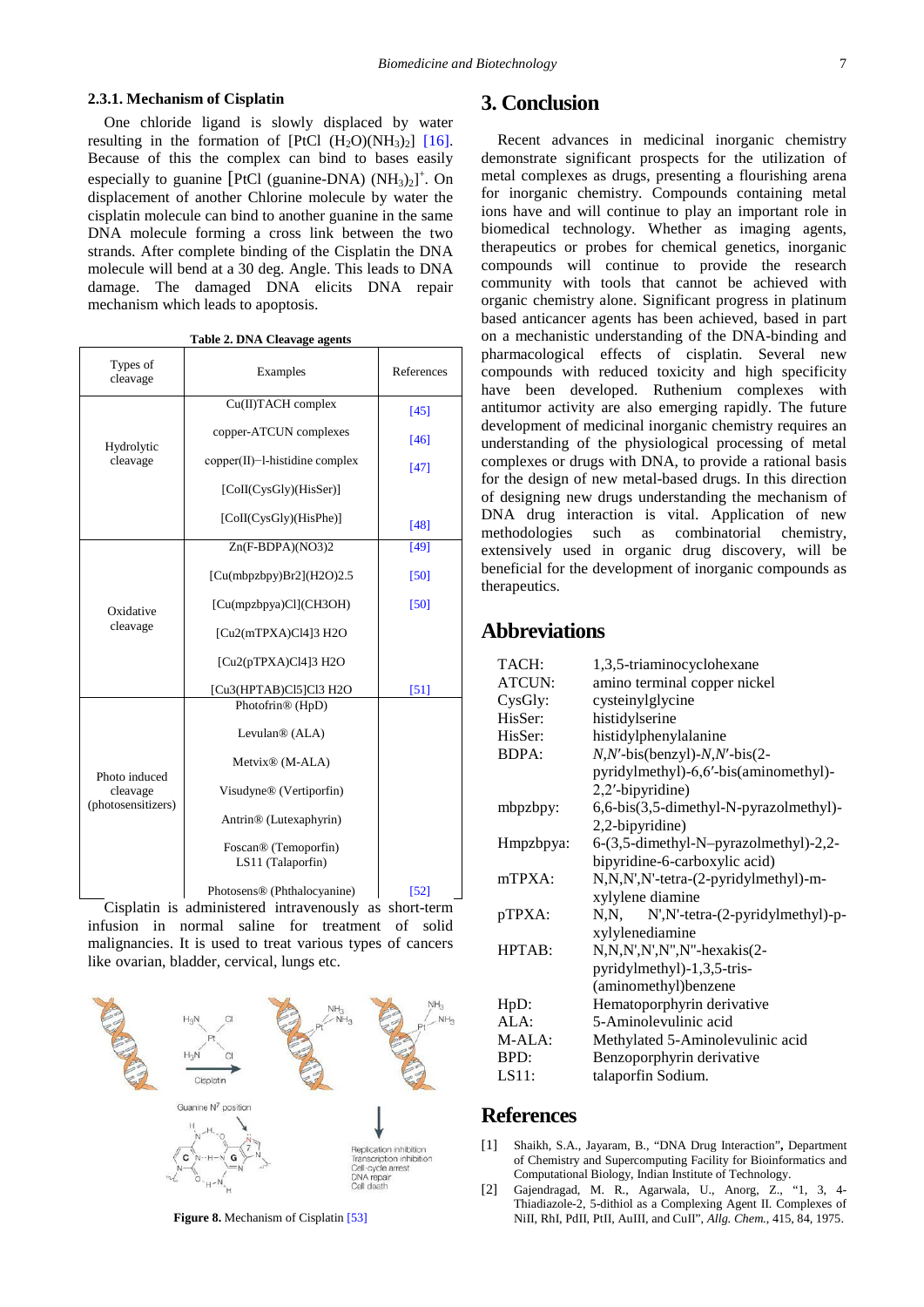- [3] Ronconi,L., Sadler,P.J., "Using coordination chemistry to design new medicines", *Coord. Chem. Rev.*, 251, 1633, 2007.
- <span id="page-7-0"></span>[4] Kennard, O., *Pure & App. Chem*, Cambridge Crystallographic Data Centre, Vol 65, pp 6. , 1993.
- <span id="page-7-1"></span>[5] Yunus,G., Sreevatsava,S., Gupta*,* V.D.,*"*A theoretical analysis of drug-DNA interactions: stability of poly D (at) binding with aminosteroid dipyrandium"*,* Department of Physics, Integral University.
- <span id="page-7-2"></span>[6] Beaudoin, A.R., "Teratogenic activity of 2-amino-1,3,4 thiadiazole hydrochloride in Wistar rats and the protection afforded by nicotinamide", *Teratology,* 7, 65-71, 1973.
- [7] Looker, J.H., Wilson Jr. L.W., "1, 2, 3-Thiadiazoles as potential antineoplastic agents I. Synthesis of novel 4-monosubstituted and 4,5-disubstituted derivatives", *J. Heterocyclic. Chem*., 2, 348, 1965.
- <span id="page-7-3"></span>[8] Clerici,F., Pocar,D., Brufani,M., "Synthesis of 2-Amino-5 sulfanyl-1,3,4-thiadiazole Derivatives and Evaluation of Their Antidepressant and Anxiolytic Activity", *J. Med. Chem*., 44, 931, 2001.
- <span id="page-7-4"></span>[9] Gowda, K.R.S., Naik, H.S.B., Kumar, B.V., Sudhamani, C.N., Sudeep, H.V., Naik, T.R.R., Krishnamurthy, G. "Synthesis, antimicrobial, DNA-binding and photonuclease studies of Cobalt(III) and Nickel(II) Schiff base complexes", *Spectrochimica Acta Part A*, 105: 229-237, 2013.
- [10] Arjmand, F., Muddassir, M., "A mechanistic approach for the DNA binding of chiral enantiomeric L- and D-tryptophan-derived metal complexes of 1,2-DACH: Cleavage and antitumor activity", *Chirality*, 23, 250, 2011.
- <span id="page-7-5"></span>[11] Liu,J., Zou, X.H., Zhang, Q.L., Mei, W.J., Liu, J.Z., Ji, L.N., "Synthesis, Characterization and Antitumor Activity of a Series of Polypyridyl Complexes", *Met. Based Drugs*, 7 343, 2000.
- <span id="page-7-6"></span>[12] Pindur, U., Haber, M., Sattler, K., "Antitumor active drugs as intercalators of deoxyribonucleic acid: Molecular models of intercalation complexes", *J. Chem. Educ.*, 70, 263, 1993.
- [13] Sudhamani, C.N., Naik, H.S.B., Girija, D., Gowda, K.R.S., Giridhar, M., Arvinda, T., "Novel complexes of Co(III) and Ni(II) containing peptide ligands:Synthesis, DNA binding and photonuclease activity", *Spectrochimica Acta Part A,* 2014; 118: 271-278.
- <span id="page-7-7"></span>[14] Sabine, H., Rijt, V., Sadler, P.J., "Current application and future potential for bio inorganic chemistry in the development of anti cancer drug", University of Warwich, Vol 14, pp: 23-24, 2009.
- <span id="page-7-8"></span>[15] Mizyed, S., Kiwan, R., Marji, D., "Synthesis of New Azacrown Ether Schiff-Bases and their Complexes with C60", *Jordan Journal of Chemistry*, 8, 71-78, 2013.
- <span id="page-7-9"></span>[16] Dhar, S., Nethaji, M., Chakravarty, R.A., "Synthesis, crystal structure and photo-induced DNA cleavage activity of ternary copper(II) complexes of NSO-donor Schiff bases and NN-donor heterocyclic ligands", *Inorganica Chimica Acta*, 358 (7). pp. 2437-2444, 2005.
- <span id="page-7-10"></span>[17] Leung-Toung, R., Wodzinska, J., Li, W., Lowrie, J., Kukreja, R., Desilets, D., Karimian, K., Tam, T. F., "1,2,4-thiadiazole: a novel Cathepsin B inhibitor", *Bioorg. Med. Chem. Lett*.**,** 11, 5529, 2003.
- [18] Matysiak, J., Skrzypek, A., Feewiadomy, A., " Synthesis and antifungal activity of novel 5-substituted 4-(1,3,4-thiadiazol-2 yl)benzene-1,3-diols" , *Heteroatom Chem*., 21, 533, 2010.
- <span id="page-7-11"></span>[19] Palchaudhuri, R., Hergenrother, P.J., "DNA as a target for anticancer compounds: methods to determine the mode of binding and the mechanism of action", *Current Opinion in Biotechnology*, Volume 18, Issue 6, Pages 497-503, 2007.
- <span id="page-7-12"></span>[20] Mei, H., Barton, J., "A Chiral Probe for A-form Helices of DNA and RNA: Tris(tetramethylphenanthroline)ruthenium(II)", *J. Am. Chem. Soc.*, 108, 7414, 1986.
- <span id="page-7-13"></span>[21] Raman, N., Selvan, A., "Investigation of DNA binding mechanism, photoinduced cleavage activity, electrochemical properties and biological functions of mixed ligand copper(II) complexes with benzimidazole derivatives: synthesis and spectral characterization", *Journal of Enzyme Inhibition and Medicinal Chemistry*, 27, 380- 389.
- <span id="page-7-14"></span>[22] Brown, T., Brown (Jr), T., *Nucleic Acids Book*, ATDBIO.
- <span id="page-7-16"></span>[23] Wu, L., "Unveiling biomacromolecule interactions- NMR and optical spectroscopy studies on ligand binding to DNA and lysozyme", Chalmers University of Technology, Gothenburg, Sweden, 2013.
- <span id="page-7-17"></span>[24] Sinha, R., Islam, M.M., Kakali, B., Gopinatha, S.K., Banerjee, A., Maiti, M., "The binding of DNA intercalating and nonintercalating compounds to A-form and protonated form of

poly(rC)-poly(rG): Spectroscopic and viscometric study", *Bioorg. & Medic. Chem*., 14: 800-814, 2006.

- <span id="page-7-19"></span>[25] Fukui, K., Tanaka, K., "The Acridine Ring Selectively Intercalated into a DNA Helix at Various Types of Abasic Sites: Double Strand Formation and Photophysical Properties", *Nucleic Acids Res*., 24: 3962-3967, 1996.
- [26] Salson-Behmoaras, T., Tocque, B., Rey, I., Casslgnol, M., Thuong, N-T., Helene, C. "Short modified antisense oligonucleotides directed against Ha-ras point mutation induce selective cleavage of the mRNA and inhibit T24 cells proliferation", *EMBO J.*, 10: 1111-1118, 1991.
- <span id="page-7-15"></span>[27] Moucheron, C. Kirsch-De Mesmaeker, "New DNA-binding ruthenium(II) complexes as photo-reagents for mononucleotides and DNA C.", *J. Physical Organic Chemistry*, *11*, 577-583, 1998.
- <span id="page-7-18"></span>[28] Denny, W.A.,"DNA minor groove alkylating agents." *Current medicinal chemistry,* 8, 533-544, 2001.
- <span id="page-7-20"></span>[29] Wang, J.C., "Cellular roles of DNA topoisomerases: a molecular perspective", *Nat. Rev. Mol. Cell. Biol.*, *3*, 430-440, 2002.
- <span id="page-7-21"></span>[30] Bickle, T.A., Krüger, D.H.,"Biology of DNA restriction", *Microbiol. Rev.*, *57*, 434-450, 1993.
- <span id="page-7-22"></span>[31] Samejima, K., Earnshaw, W.C., "Trashing the genome: the role of nucleases during apoptosis", *Nat. Rev. Mol. Cell. Biol.*, *6*, 677-688, 2005.
- <span id="page-7-23"></span>[32] Chen, J., Stubbe, J., "Bleomycins: towards better therapeutics", *Nat. Rev. Cancer*, *5*, 102 112, 2005.
- <span id="page-7-24"></span>[33] Hengartner, M.O., "The biochemistry of apoptosis", *Nature*, *407*, 770-776, 2000.
- <span id="page-7-25"></span>[34] Kochetkov, N.K., Budovskii, E.I, Reactions Involving the Cleavage or Rearrangement of Heterocyclic Rings of Nucleic Acid Bases and their Derivatives. *Organic Chemistry of Nucleic Acids*, Springer, 1972, pp 381-423.
- <span id="page-7-26"></span>[35] Kochevar, I. E.; Dunn, A., "Photosensitized reactions of DNA: cleavage and addition", *Bioorg. Photochem*., 1, 273, 1990.
- <span id="page-7-27"></span>[36] Paillous, N; Vicendo, P. J., "Mechanisms of photosensitized DNA cleavage", *Photochem. Photobiol*. *B*, 20, 203, 1993.
- <span id="page-7-28"></span>[37] Fernandez, M.J., Grant, K. B., Herraiz, F.,Yang, X., Lorente, A, "DNA photocleavage by dicationic bisintercalants", *Tetrahedron Lett.,* 2001, 42, 5701-04.
- <span id="page-7-29"></span>[38] Armitag B., "Photocleavage of Nucleic Acids", *Chem. Rev.*, 98, 1171, 1998.
- <span id="page-7-30"></span>[39] B. Meunier, G. Pratviel, J. Bernadou, "Active Species Involved in Oxidative DNA Cleavage", *Bull. Soc. Chim. Fr.*, 131, 933-943, 1994.
- [40] Sawyer, D.T., Valentine, J.S., "How super is superoxide? " , *Acc. Chem. Res.*, 14, 393-400, 1981.
- <span id="page-7-31"></span>[41] Piette, J., "Biological consequences associated with DNA oxidation mediated by singlet oxygen", *J. Photochem. Photobiol. B*, 11, 241-260, 1991.
- [42] Epe, B., "Genotoxicity of singlet oxygen", *Chem. Biol. Interact.*, 80(3), 239-260, 1991.
- [43] Sigman, D.S., Mazumder, A., Perrin, D.M., "Chemical nucleases", *Chem. Rev.*, 93, 2295-2316, 1993.
- [44] Armitage, B., " Photocleavage of nucleic acids", Chemical reviews, 98(3), 1171-1200, 1998.
- <span id="page-7-32"></span>[45] Kobayashi, T., Tobita, S., Kobayashi, M., Imajyo, T., Chikira, M., Yashiro, M., & Fujii, Y., "Effects of N-alkyl and ammonium groups on the hydrolytic cleavage of DNA with a Cu(II)TACH (1,3,5-triaminocyclohexane) complex. Speciation, kinetic, and DNA-binding studies for reaction mechanism", J Inorg Biochem., 101, 348-361, 2007.
- <span id="page-7-33"></span>[46] Jin, Y., Cowan, J. A., "DNA cleavage by copper-ATCUN complexes. Factors influencing cleavage mechanism and linearization of dsDNA", J Am Chem Soc., 8408-8415, June 2005.
- <span id="page-7-34"></span>[47] Ren, R., Yang, P., Zheng, W., & Hua, Z., "A Simple Copper(II)−L-Histidine System for Efficient Hydrolytic Cleavage of DNA", Inorganic chemistry, 39, 5454-5463, 2000.
- <span id="page-7-35"></span>[48] Reddy, P. R., Manjula, P., "Ternary complexes of cobalt cysteinylglycine with histidylserine and histidylphenylalanine– stabilities and DNA cleavage properties" *J. Chem. Sci.*, 119, 603- 612 November 2007.
- <span id="page-7-36"></span>[49] Park, H. J., Kwon, J. H., Wang, W., Lee, H. G., Kim, C., Kim, Y., & Cho, T. S.,"Oxidative DNA Cleavage by Zn(X-BDPA)(NO3)2 Complexes (X=F, H, and Me): Effect of Different Ligand Substituents", Bull. Korean Chem. Soc., 33, 1819, 2012.
- <span id="page-7-37"></span>[50] Maheswari, P. U., Lappalainen, K., Sfregola, M., Barends, S., Gamez, P., Turpeinen, U., Reedijk, J., "Structure and DNA cleavage properties of two copper(II) complexes of the pyridine-